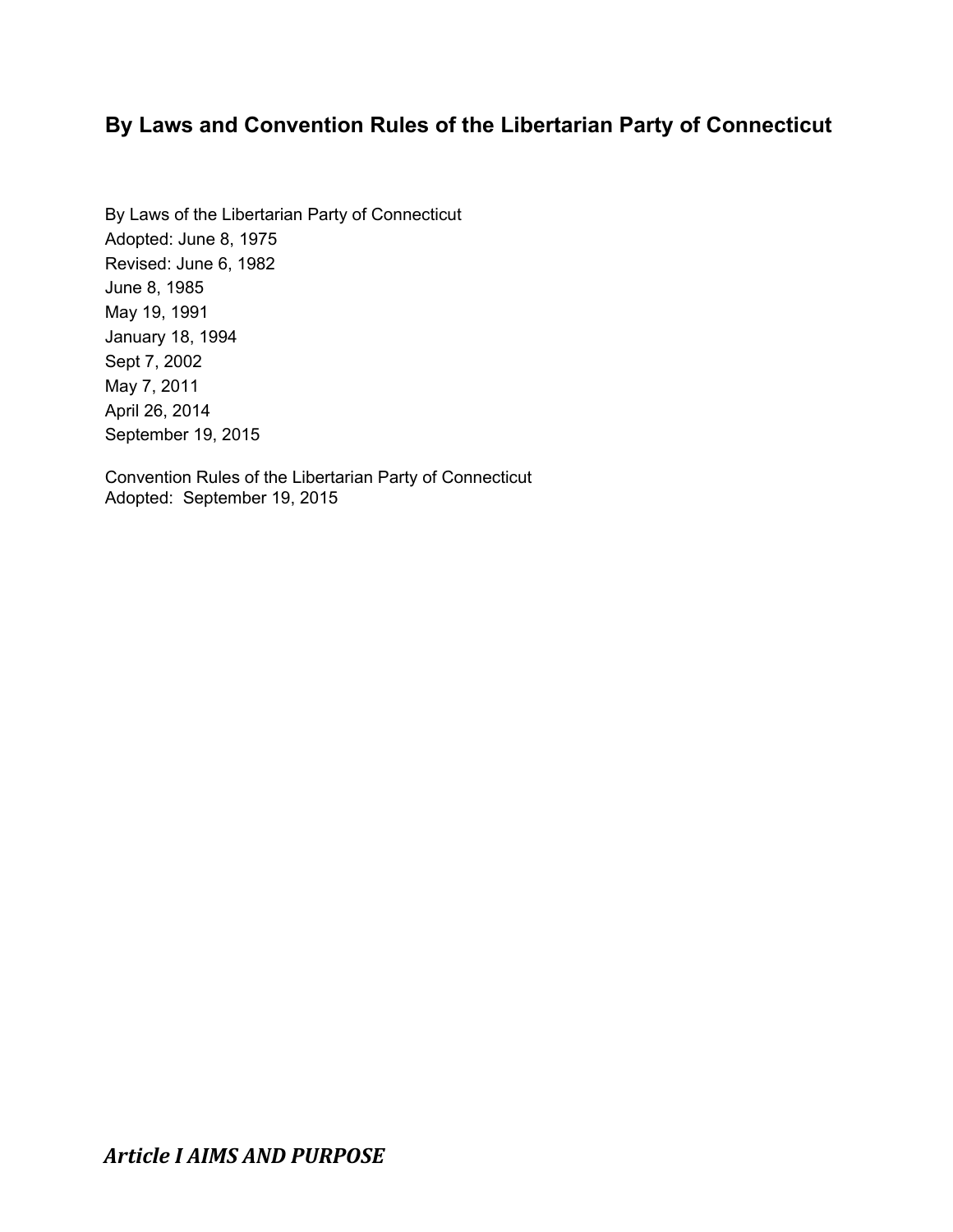### **Section 1 Basic Aims**

1. To further individual freedom.

2. To oppose the initiation of force against individuals.

3. To support each individual's option to defend his freedom in the manner of his choosing.

4. To increase the choices available to the individual both for the exercise and the defense of his own freedom.

5. To improve our understanding of our environment so we may better direct our efforts for freedom with responsibility and justice in an orderly society.

6. To seek out, study and promote methods by which individuals may better deal with each other freely on the basis of exchanging values.

## **Section 2 Purpose**

The purpose of the Party is to move Connecticut in a Libertarian direction by electing Libertarian candidates to public office, promoting individual liberty and engaging in libertarian activism.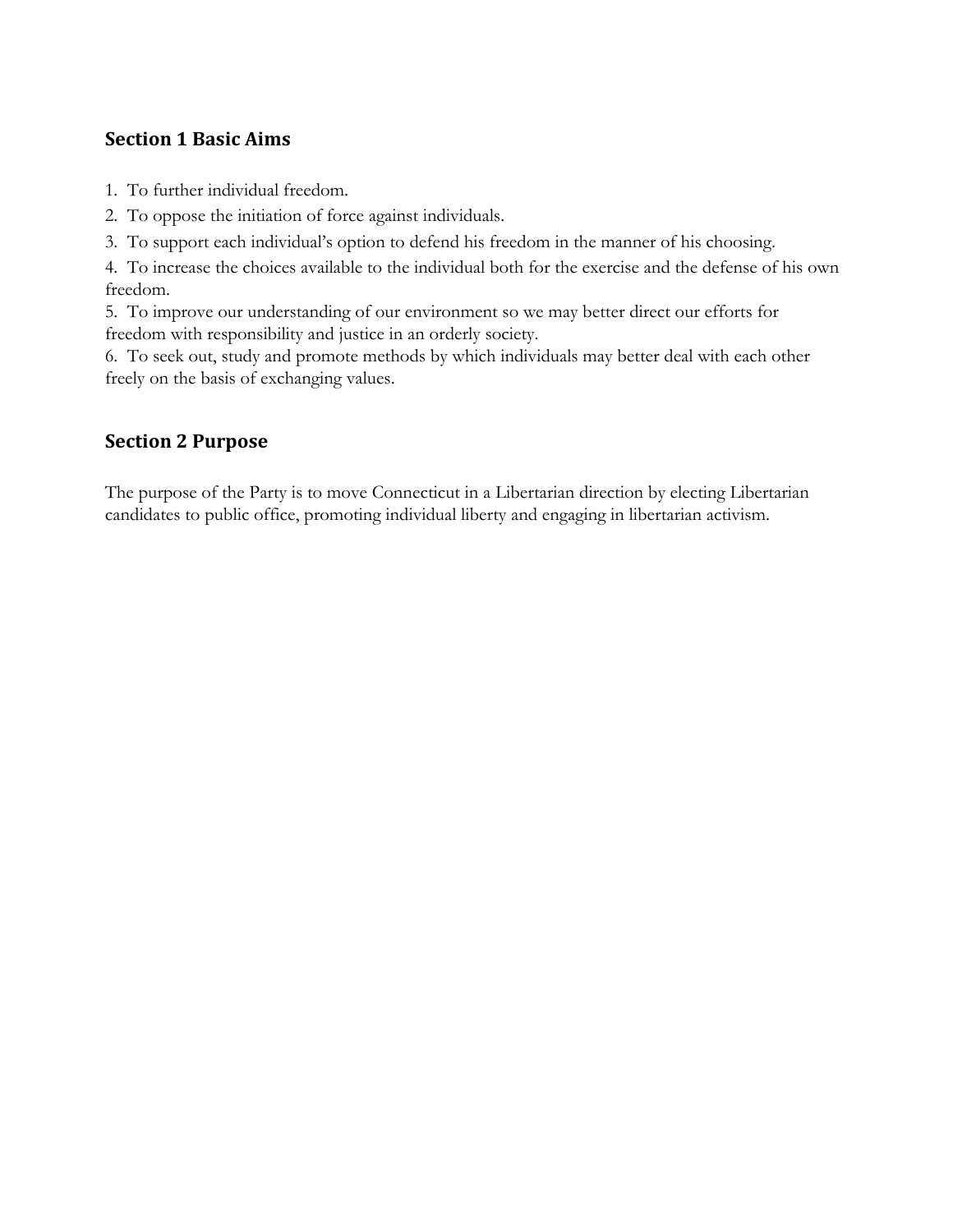# *Article II PARLIAMENTARY AUTHORITY*

The rules contained in the current edition of Robert's Rules of Order Newly Revised shall govern the Party in all cases to which they are applicable and in which they are not inconsistent with these bylaws, any relevant statutes, and any special rules of order the Party may adopt.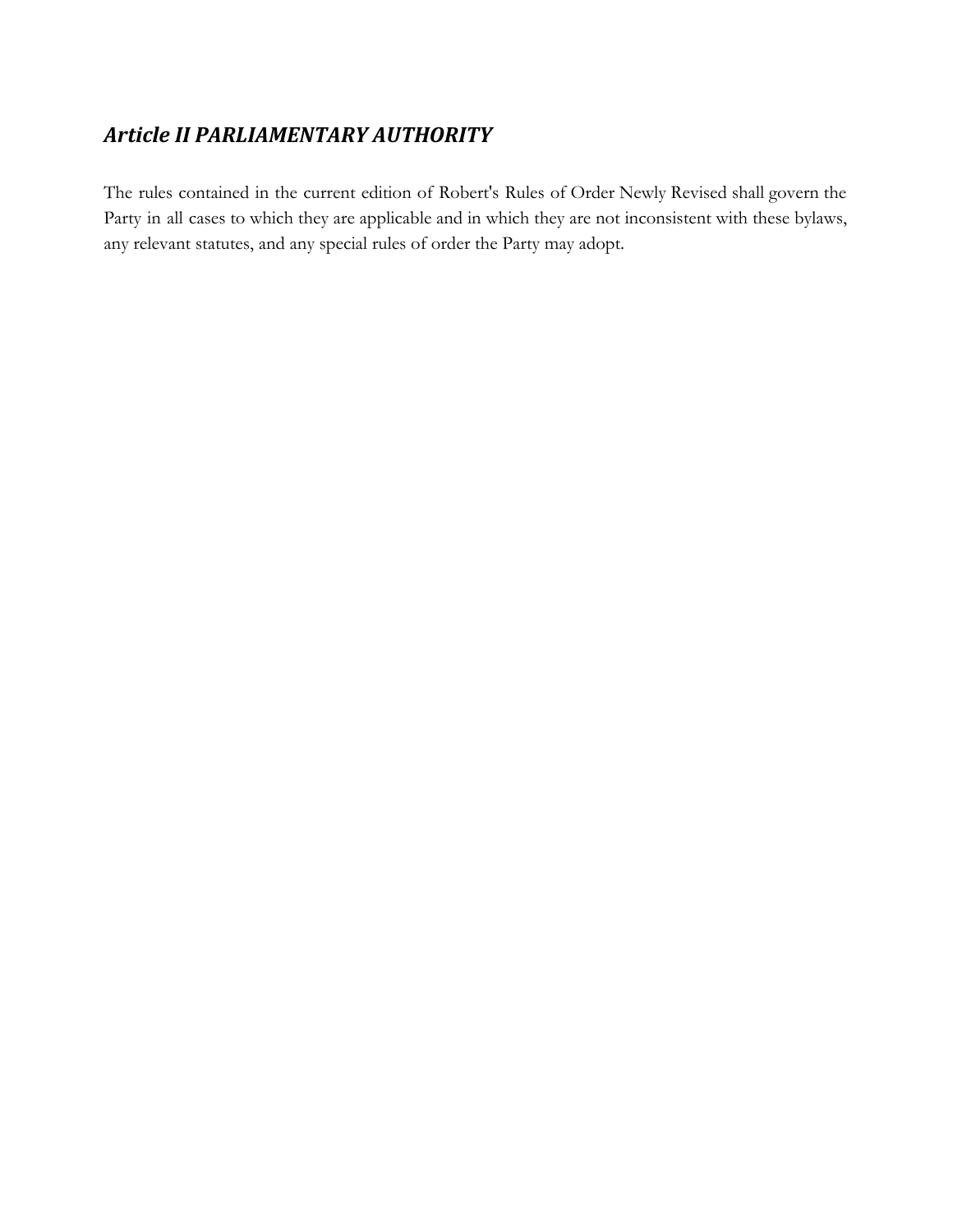# *Article III MEMBERSHIP*

### **Section 1 Membership Categories**

There shall be two classes of membership, Regular Member and Associate Member. An individual may become an Associate Member of the Party by fulfilling the following requirements:

- 1. Making application
- 2. Agreement with the Aims and Purpose of Article I

3. Signing the following statement "I hereby certify that I do not believe in or advocate the initiation of force to achieve political, social, or economic goals."

To be a Regular Member, an individual must also be a resident of the State of Connecticut and pay the appropriate dues.

### **Section 2 Dues**

Each Member shall be subject to annual dues as established by a two-thirds vote of the State Central Committee.

### **Section 3 Categories of Membership**

Each Regular Member shall be eligible to serve as a State Central Committee Member or as a Judicial Committee Member, and have all rights of Associate Membership. Categories of Members for dues purposes shall be established or modified by a two-thirds vote of the State Central Committee. Each Associate Member shall be eligible to be appointed to committees or to join and represent ad hoc committees or organizations, and to be appointed as a Delegate to the LP National Convention.

### **Section 4 Resignation and Suspension**

1. Any Regular Member or Associate Member may resign at any time providing he has delivered any Party property in his possession to an officer of the Party.

2. The State Central Committee may suspend a Member for failure to maintain all of the qualifications of membership by a vote of twothirds of the full committee.

3. Notification of suspension shall be delivered to the suspended member who shall then have fifteen days to appeal to the Secretary. If no appeal is filed the membership shall be terminated.

4. Appeal of suspension shall be delivered by the Secretary to the Judicial Committee who shall hold a hearing concerning the suspension. Following the hearing, the Judicial Committee shall rule to either terminate or to continue the member in good standing, but, until the ruling to terminate is delivered to the Secretary, the member shall continue as a member of the

Party.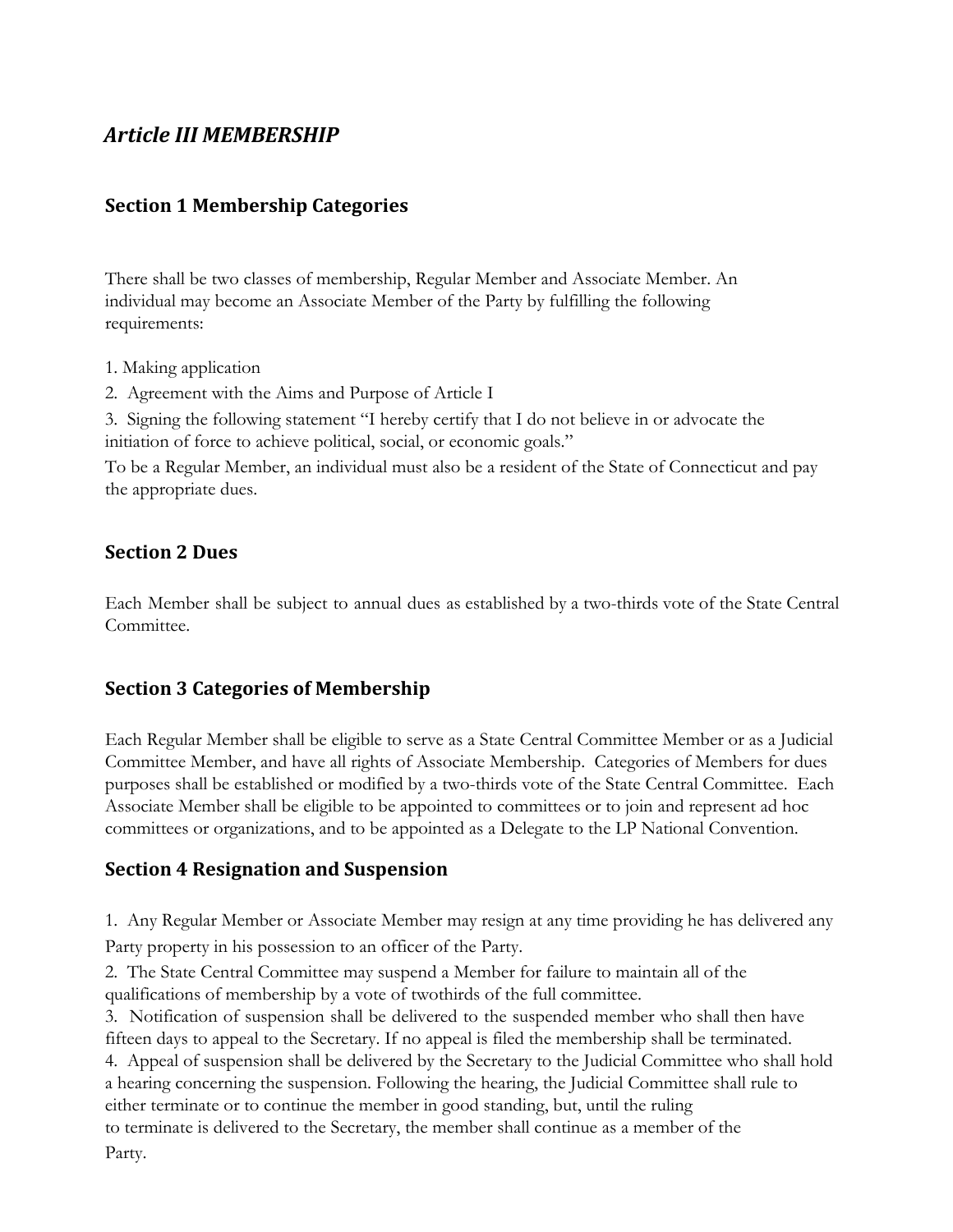#### **Section 5 Roster**

A roster of members and their classes and categories shall be maintained by the Secretary. The official roster shall be published containing only those member's names who have given their written consent to be included.

### **Section 6 Derivative Membership**

Membership in the party shall not serve to automatically enroll anyone in any other group including the national Libertarian Party without his prior and continuing consent as well as the consent of that group.

### **Section 7 Party Property**

All work done under the auspices of the LPCT, whether or not making use of Party resources and materials, becomes the property of the LPCT and must be surrendered upon resignation, suspension, or termination, although the Party may, at the discretion of the SCC, transfer said ownership at any time.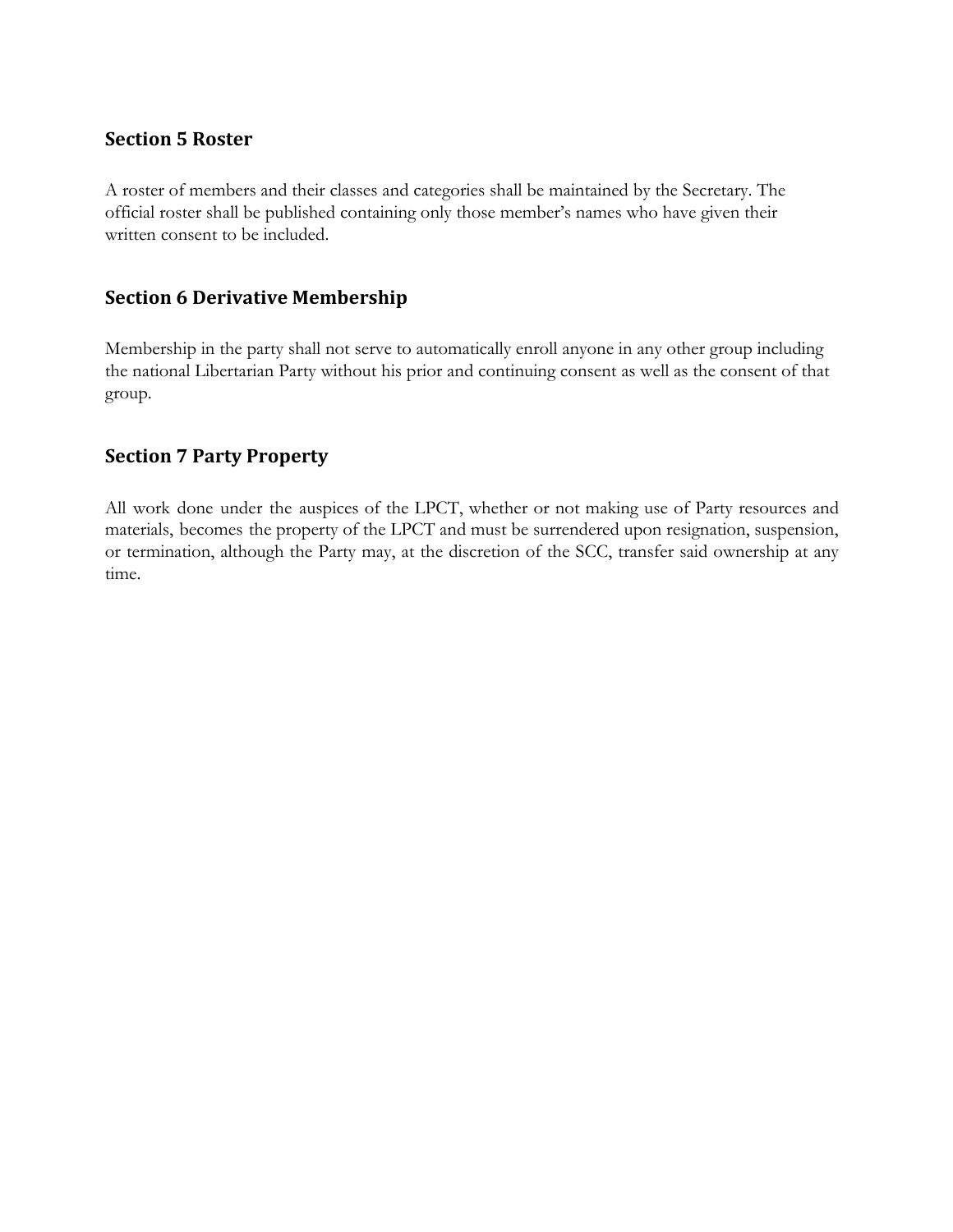# *Article IV ORGANIZATION*

### **Section 1 State Central Committee**

The State Central Committee shall be vested with the management of the affairs of the Party. It shall have a maximum size of 40 Regular Members.

It shall:

1. Establish rules for its own operation.

- 2. Meet at least quarterly (every 3 months).
- 3. Select officers annually and be empowered to terminate any officer for cause.
- 4. Administer the affairs of the Party.

5. Establish committees or recognize an existing group as a committee for particular purposes.

6. Recognize and cooperate with Libertarian ad hoc organizations.

7. Accept resignations, select successors and fill any vacancies in offices or committees, and the State Central Committee.

8. Select delegates to any convention or meeting unless a Party Convention or Special Party Meeting makes such selection.

## **Section 2 Officers**

The Officers of the Party shall be a Chairman, Vice Chairman, Secretary, and Treasurer, except that the State Central Committee may divide the responsibilities of any office and adjust the titles accordingly. Officers shall be selected by the newly formed SCC at each convention. The term of office shall begin at the close of the Annual Convention and run until the close of the next Annual Convention, or until their successors are elected. Any vacancies between conventions may be filled by the SCC, except that in the case of termination of the Chair, the Vice-Chairman shall be immediately vested in this office, to be reviewed by the SCC at the next regular SCC meeting. Should the Chairman be terminated, and no Vice Chairman is currently serving, this office will devolve next to the Secretary, then Treasurer, then other SCC members by seniority, until reviewed at the next SCC meeting. Unless the SCC acts to change them, the basic responsibilities of office shall be:

1. Chairman: To preside over all party business and to represent the Party in all public appearances, unless delegated by the Chairman or the SCC to another individual.

2. Vice-Chairman: To assist in the duties of the Chairman, and to perform those duties in the absence of the Chairman, or when so instructed by the Chairman.

3. Secretary: To maintain meeting minutes and provide those minutes as instructed, and to assist the Chairman by providing Parliamentary advice and guidance.

4. Treasurer: To maintain the finances and assets of the party and to make all required financial reports.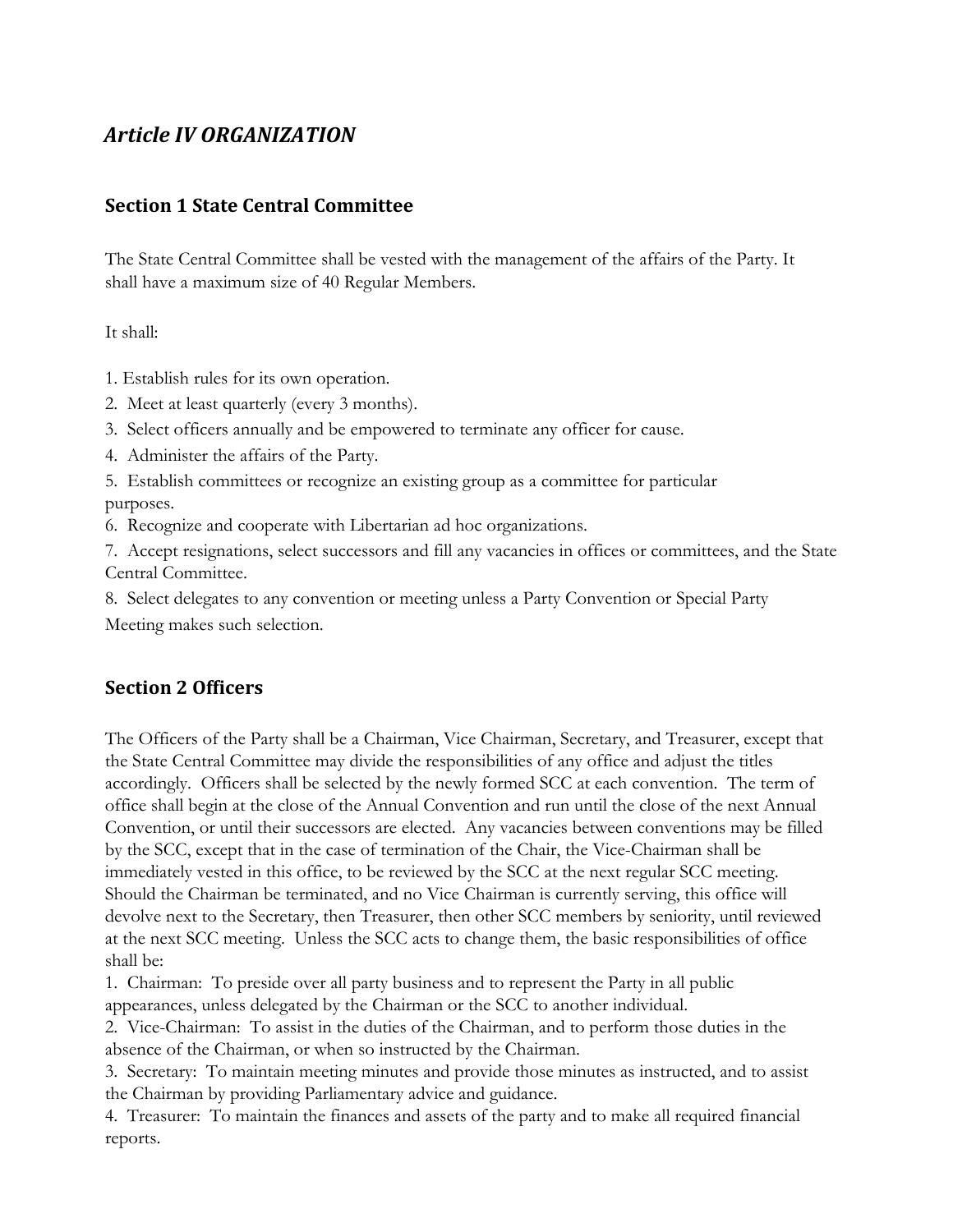### **Section 3 Judicial Committee**

The Judicial Committee shall consist of 6 Members, with two chosen at each annual convention for a three year term. Members shall not also be members of the State Central Committee or its committees but may serve on a Platform Committee or a Bylaws Committee. It shall establish rules for its own operation. It shall hold hearings and render decisions on any official action of the Party, officers, or a committee, whenever requested by three or more Members. The Judicial Committee formed under these Bylaws shall also act as the official Judicial Committee of local Town Committees unless a Town Committee has specific provisions otherwise in its Bylaws. If such action is found to be in conflict with any part of the Bylaws, such action shall be declared null and void. To stand for election to the Judicial Committee, a person must have been a Member of the LPCT for at least 6 years, and be a current member, or have been a member for at least 2 years and have been a member of the National LP or an LP affiliate in a different State or Country for at least 4 years, not counting any period of overlap.

### **Section 4 Committees**

Committees may be established for particular functions by either the State Central Committee or the Party at an Annual Convention or Special Meeting. Such committees shall be answerable to the body which established it. All committees, except those established by the By Laws, shall be automatically dissolved upon adjournment of the

Annual Convention unless specifically renewed.

### **Section 5 Ad Hoc Organizations**

Libertarian ad hoc organizations are recognized as a valuable function and may be organized on a regional basis or for any other purpose consistent with these By Laws providing there is full and free exchange of such ideas, discussions and projects with the State Central Committee. To receive mailings each organization shall appoint a person for liaison and register with the Secretary.

#### **Section 6 Spokesmen**

Spokesmen for the Party shall be designated by the State Central Committee with such limitations as deemed appropriate. Such designation shall in no way serve to limit any individual's or group's freedom of expression providing they properly identify themselves and do not imply Party endorsement.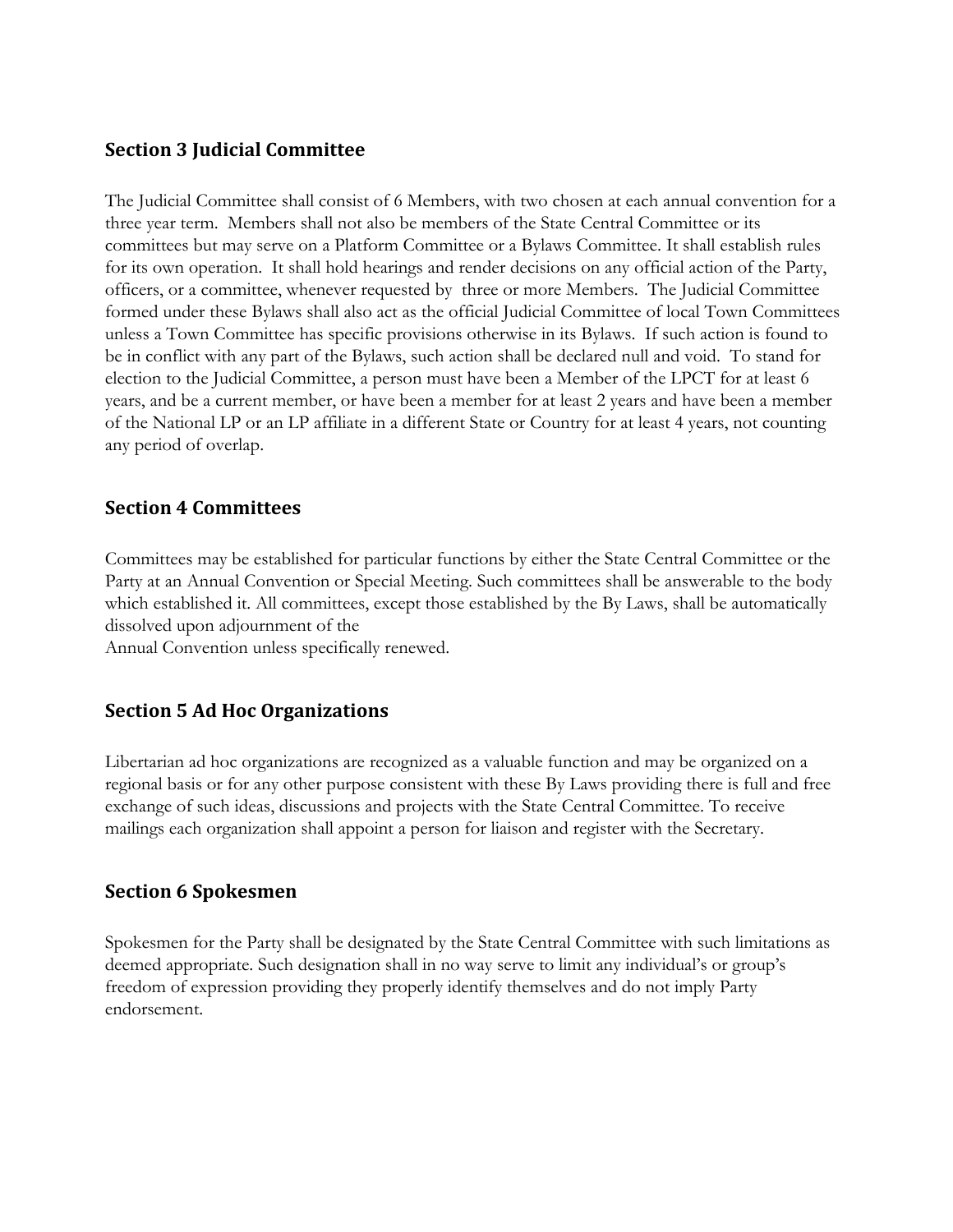### **Section 7 Representation**

Representation by any member on behalf of any other member shall be valid only if there is a written, signed agreement between them. Any member may represent the principles, ideas or concepts of Libertarianism from his own point of view, but shall not purport to represent any other person or group without the required consent of each and every person so represented. The selection of a member to perform an official function for the Party shall not serve to relieve him in any way from the requirements of this section.

### **Section 8 Campaigns**

Political campaigns may be operated under section 4 or 5 above, at the discretion of the candidates and the State Central Committee. It is intended that each candidate will organize, finance and operate his own campaign.

### **Section 9 Town Committees**

The State Central Committee shall have the authority to approve the By Laws of a single Town Committee in each town in the state. Once established, that Town Committee shall have the sole authority to nominate candidates for any municipal office or state legislative office when the jurisdiction of such district lies entirely within the geographic borders of the town that town committee serves.

Local affiliates may also select officers to carry out functions according to their own needs and discretion, including, but by no means limited to, the purposes outlined in Sections 1 and 2 of Article I established by these bylaws. Only those registered to vote as Libertarians in the town in question shall be members of that Libertarian Town Committee. Officers in a Town Committee must be dues paying members in the Libertarian Party of Connecticut.

If a local affiliate's bylaws do not provide for a parliamentary procedure, Robert's Rules of Order Revised shall be the default procedure, and these committees may reserve the right to suspend these rules upon a 2/3 vote in any proceeding.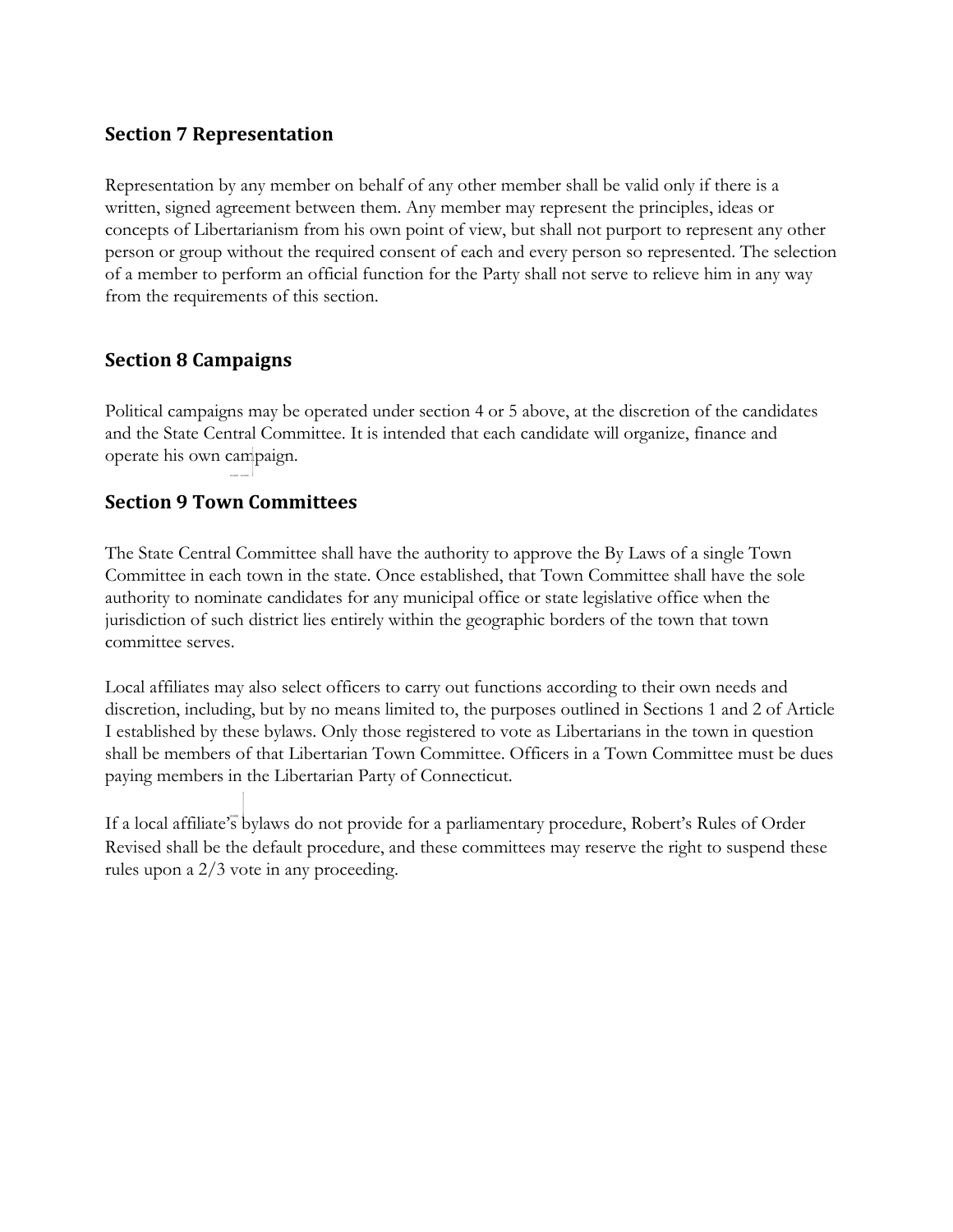## *Article V SELECTIONS*

#### **Section 1 State Central Committee**

The State Central Committee shall be selected at the Annual Convention. The State Central Committee members must be current Regular Members of the Libertarian Party, and have been such for a minimum of one year continuously prior to the date of the Convention. The Convention shall vote to establish the number of seats to be filled on the Committee. The Convention Rules may authorize specified forms of preferential voting, and a mechanism through which, if no candidate receives a majority, the candidate receiving the fewest votes is removed from consideration. Any member of the State Central Committee who is absent for 3 consecutive meetings is automatically removed as a member of the State Central Committee.

#### **Section 2 Officers**

Officers shall be selected by the State Central Committee from amongst its membership, during each Annual Convention, and shall take office at the close of the Annual Convention. If there is more than one nominee for each office, the selection shall be made on a graded system in which each Committeeman rates each nominee for his ability in that office on a scale of 0 to 10. The nominee receiving the highest total tally shall be declared selected, subject to any further requirements established by the Committee in its Rules.

### **Section 3 Judicial Committee**

The Judicial Committee members shall be selected at the Annual Convention to fill any vacancies.

#### **Section 4 Committees**

Committees shall have members selected by the body which established the committee in accordance with that body's rules.

#### **Section 5 Ad Hoc Organizations**

Ad hoc organizations shall select their members according to such rules as they may establish.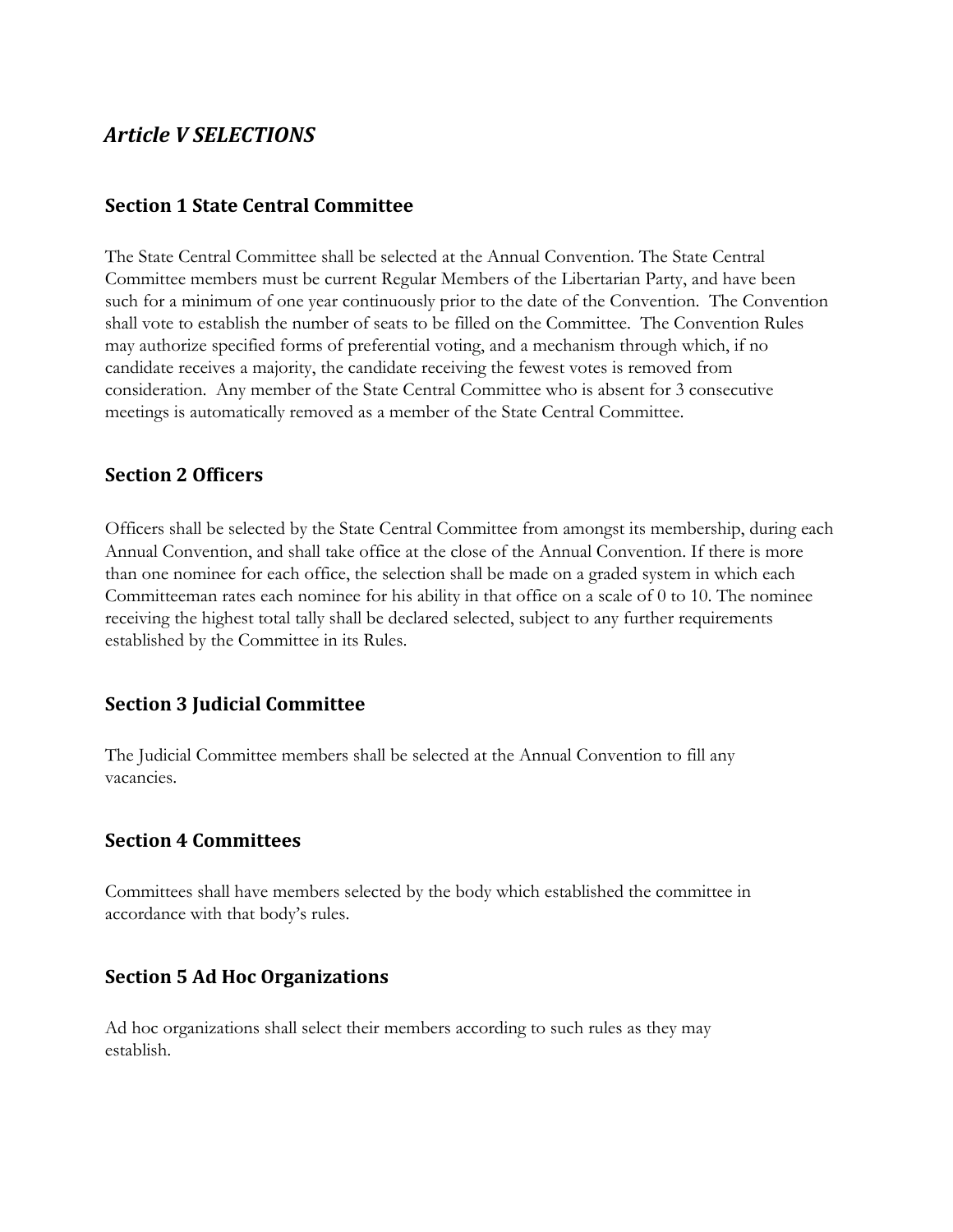# **Section 6 Eligibility Requirements**

No one shall serve as a member of the State Central Committee, an officer of the Libertarian Party of Connecticut, or an officer of a local affiliate unless he or she is registered to vote as a Libertarian in the State of Connecticut.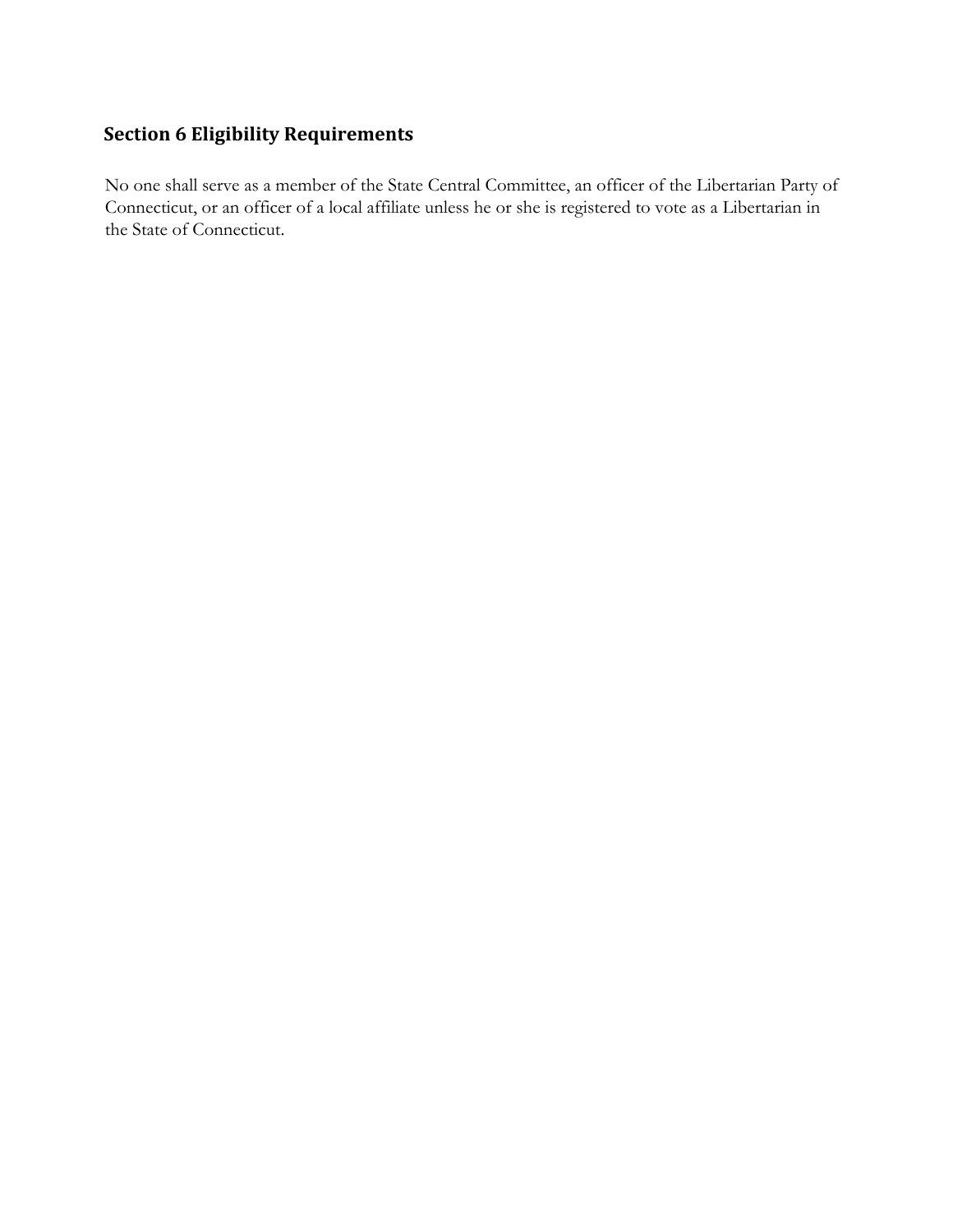## *Article VI MEETINGS*

#### **Section 1 Conventions**

Annual Conventions shall be called by the State Central Committee. Special Party Meetings may be called by the Chairman, the State Central Committee or by 10% of the Members. Such Special Party Meetings may undertake any function authorized for conventions under the provisions of these By Laws.

### **Section 2 State Central Committee**

State Central Committee meetings shall be held on a regular basis with all Members advised of the time, place, and agenda. SCC meetings may be conducted in any manner chosen by the SCC, to include physical meetings, telephone conference, and online formats. It is the responsibility of the presiding officer to ensure that a quorum is present, and to sufficiently ensure the identity of each participant. It is prefered that, when a physical meeting is held, arrangements be made to allow participation by non-SCC members via distance methods. The Convention Rules may authorize the appointment of a committee to to approve Convention minutes.

#### **Section 3 Notice**

Notice of all meetings shall be posted on the LPCT website or provided to each Member at least two weeks prior to the meeting except that notice of Conventions and Special Party Meetings shall be provided to each member at least thirty days in advance. No commitments shall be made on any matter not specifically included in the notice. The SCC will determine the method of notification.

#### **Section 4 Attendance Records**

The Secretary shall maintain a record of attendance of all meetings.

#### **Section 5 Nominations**

During the nominating process self nominations shall take precedence and seconding is not required.

#### **Section 6 Observers**

Observers (nonmembers) may attend any Party Meeting or convention, but they may participate in discussions only if requested of the chair in advance and with the permission of the members present. Observers may be excluded from any committee meetings if one third of its members so votes.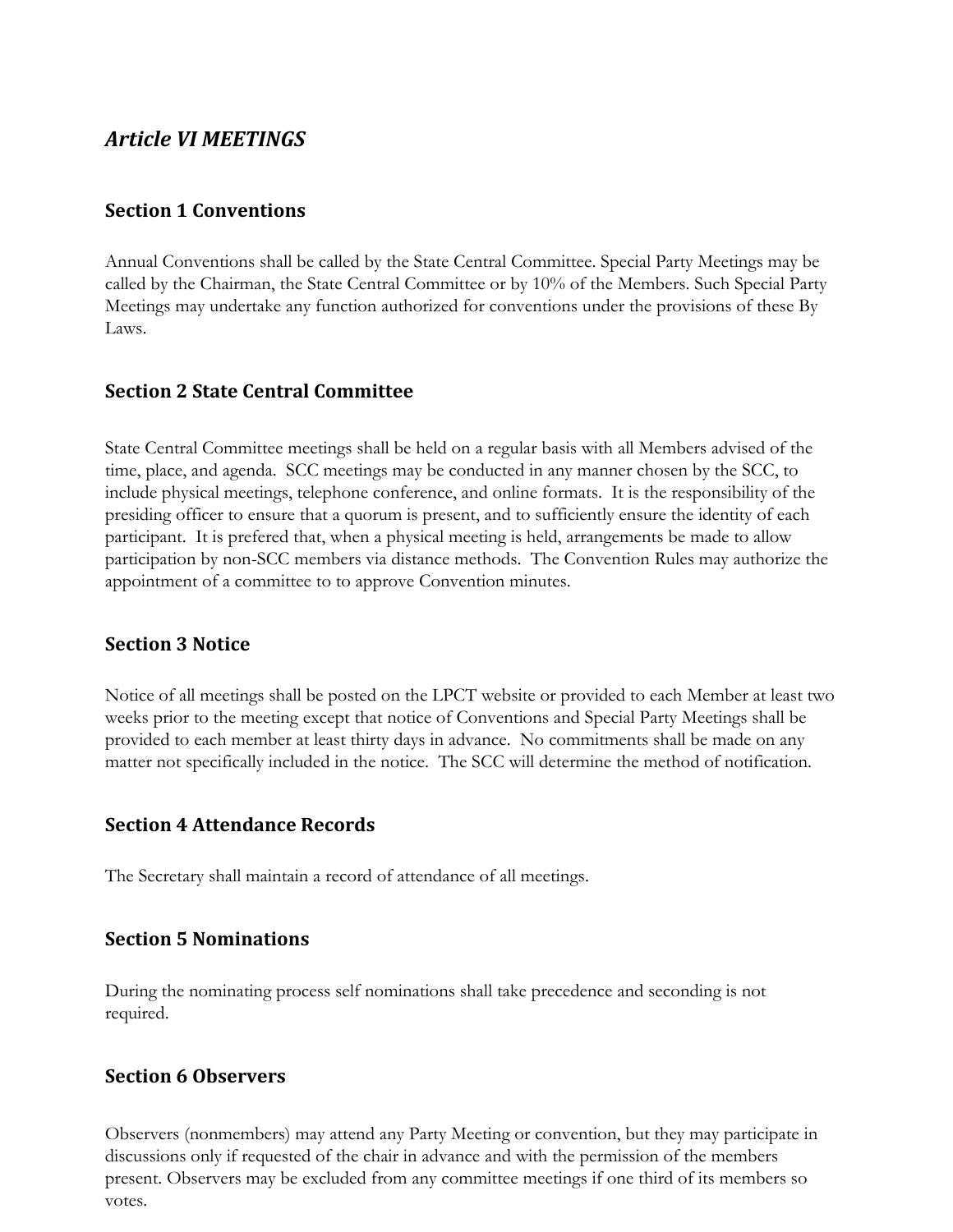### **Section 7 Quorums**

A quorum for the State Central Committee shall be one half of its membership, not counting vacancies. A quorum for a Party Convention or Special Party Meeting shall be one half the delegates, including those represented by proxy, or <sup>%</sup> the delegates present at the opening of the Convention, whichever is greater. A quorum for the Judicial Committee shall be twothirds of its membership.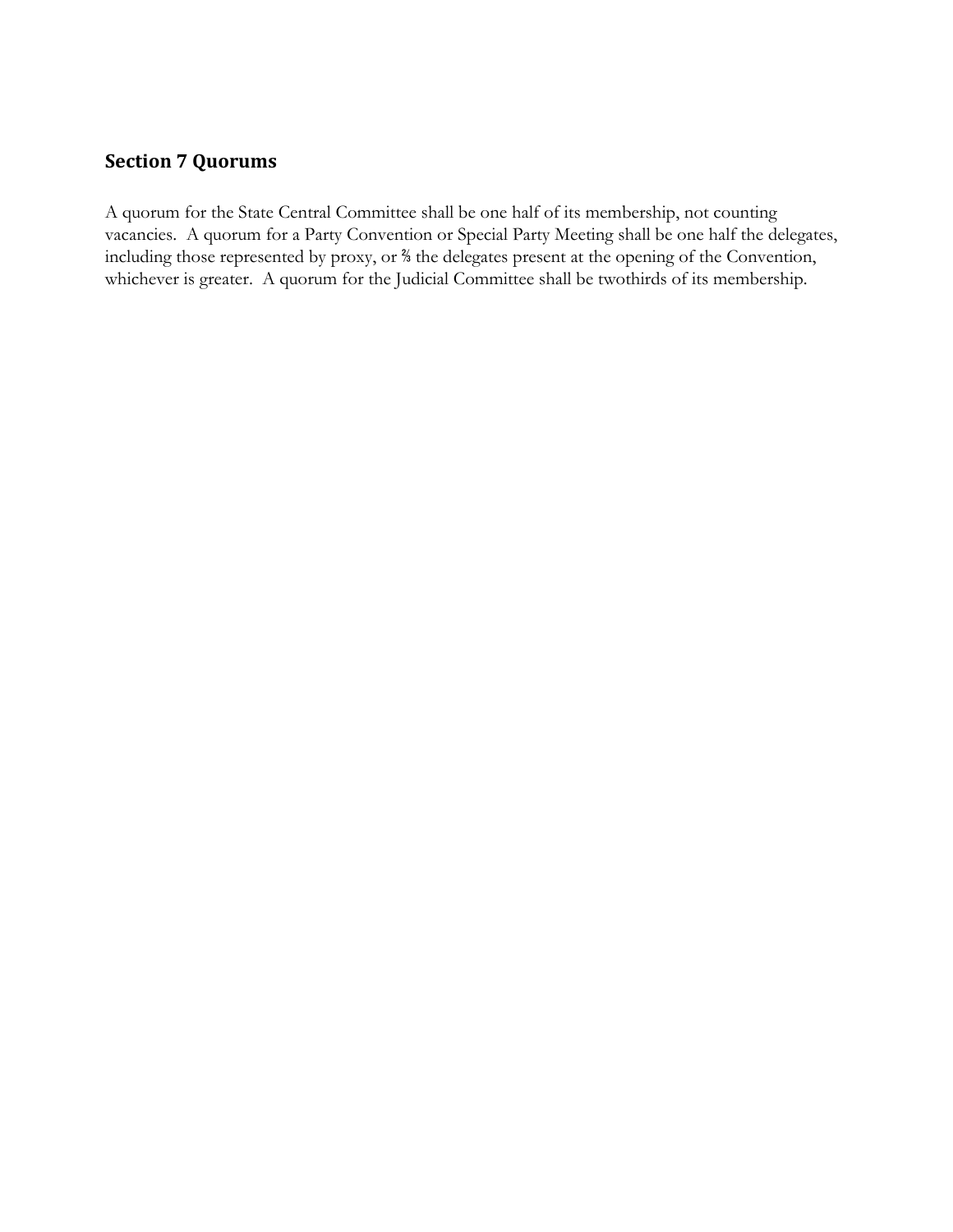## *Article VII ELECTRONIC MAIL BALLOTS*

The State Central Committee may transact business by electronic mail. The chair or secretary shall send out electronic mail ballots on any question submitted by the chair or co-sponsored by at least 1/5 of the members of the State Central Committee. The period for voting on a question shall remain open for ten days, unless all members except the Chair have cast votes, or have stated an intention to abstain or be absent during the voting period, by electronic mail to the entire board or committee. If the Chair has not yet voted at the time of the closing of an email ballot, the Chair shall have the opportunity to vote if said vote might be decisive. The outcome of each motion shall be announced promptly and recorded in the minutes of the next meeting, and displayed, with each member's vote identified, on the LPCT website. The number of votes required for passage of any motion shall be the same as that required during a meeting. Motions dispensed through electronic mail ballots satisfy the requirement of giving previous notice.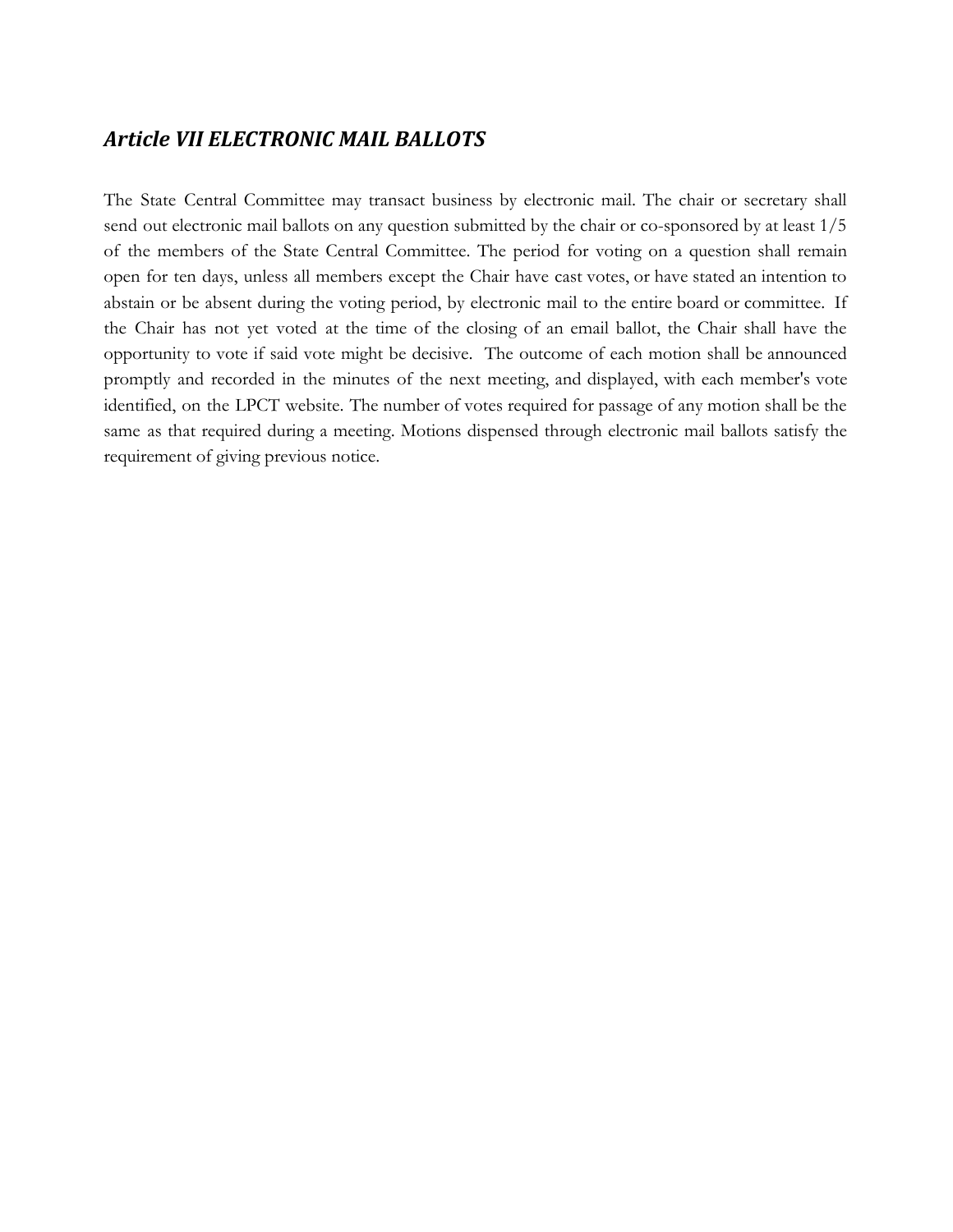# *Article VIII FINANCES*

#### **Section 1 Dues**

Annual dues will be applied to the operation of general Party administration expenses at the discretion of the State Central Committee.

### **Section 2 Activities**

Each Committee, Ad hoc organization or Campaign shall be responsible for financing its own operation.

#### **Section 3 Notices**

Notice of Special Party meetings shall be financed by the treasury only if requested by the Chairman, the State Central Committee or by 20% of the membership. If such meeting is requested by less than 20% of the Members, they shall finance the mailing themselves.

### **Section 4 Authorization**

Appropriations and other financial transactions shall be in accordance with the rules established by the State Central Committee.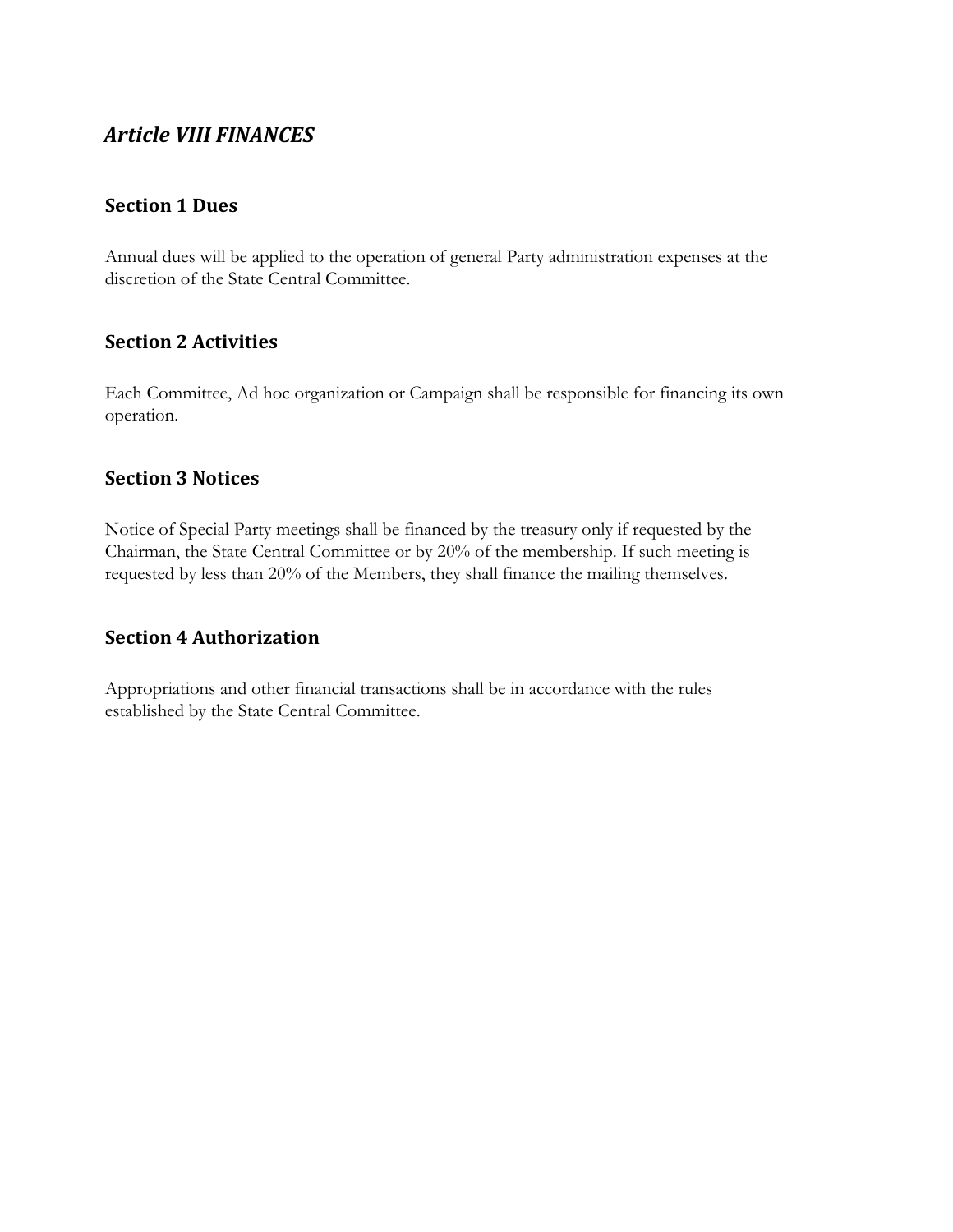# *Article IX STATE LAW*

At such time as the Party qualifies to be placed on the Connecticut ballot for all ballot positions without petitioning, or for major party status in the state of Connecticut, the bylaws shall be reviewed for conformity with the provisions of election laws. To carry this out, a bylaws committee shall be formed by the SCC, and a Special Special Party Meeting shall be held. This meeting will conform to all the rules governing Special Party Meetings, except that in order to be a delegate to the Special Special Party Meeting, a person must have been a member of the LPCT or of the national Libertarian Party for a minimum of one year, continuously, prior to the date of the meeting, and must have remained a member until the date of the meeting.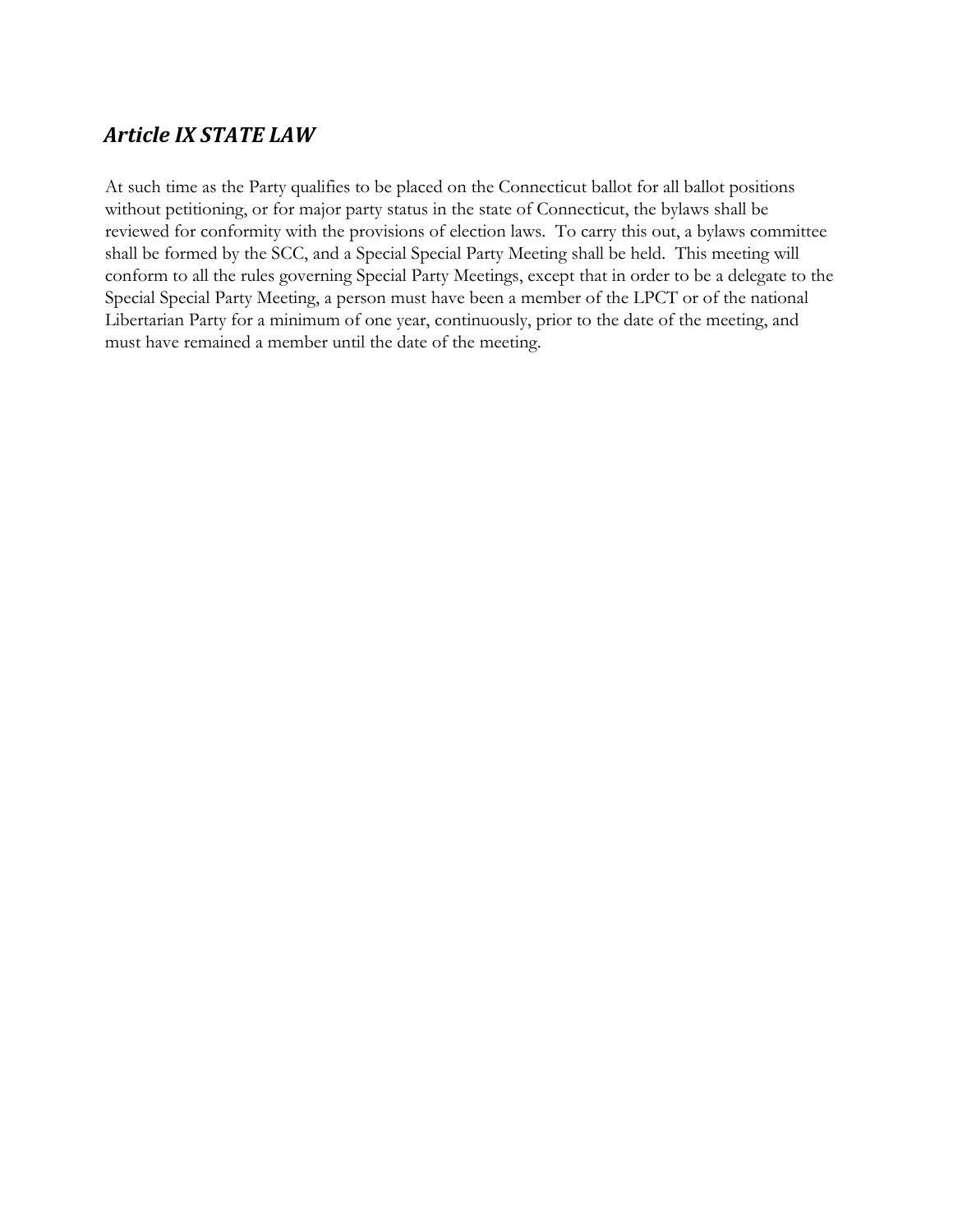# *Article X SECESSION*

The Party may withdraw affiliation with the National Libertarian Party by resolution and by amending Article I, Section 2 of the By Laws, in accordance with Article XI Amendments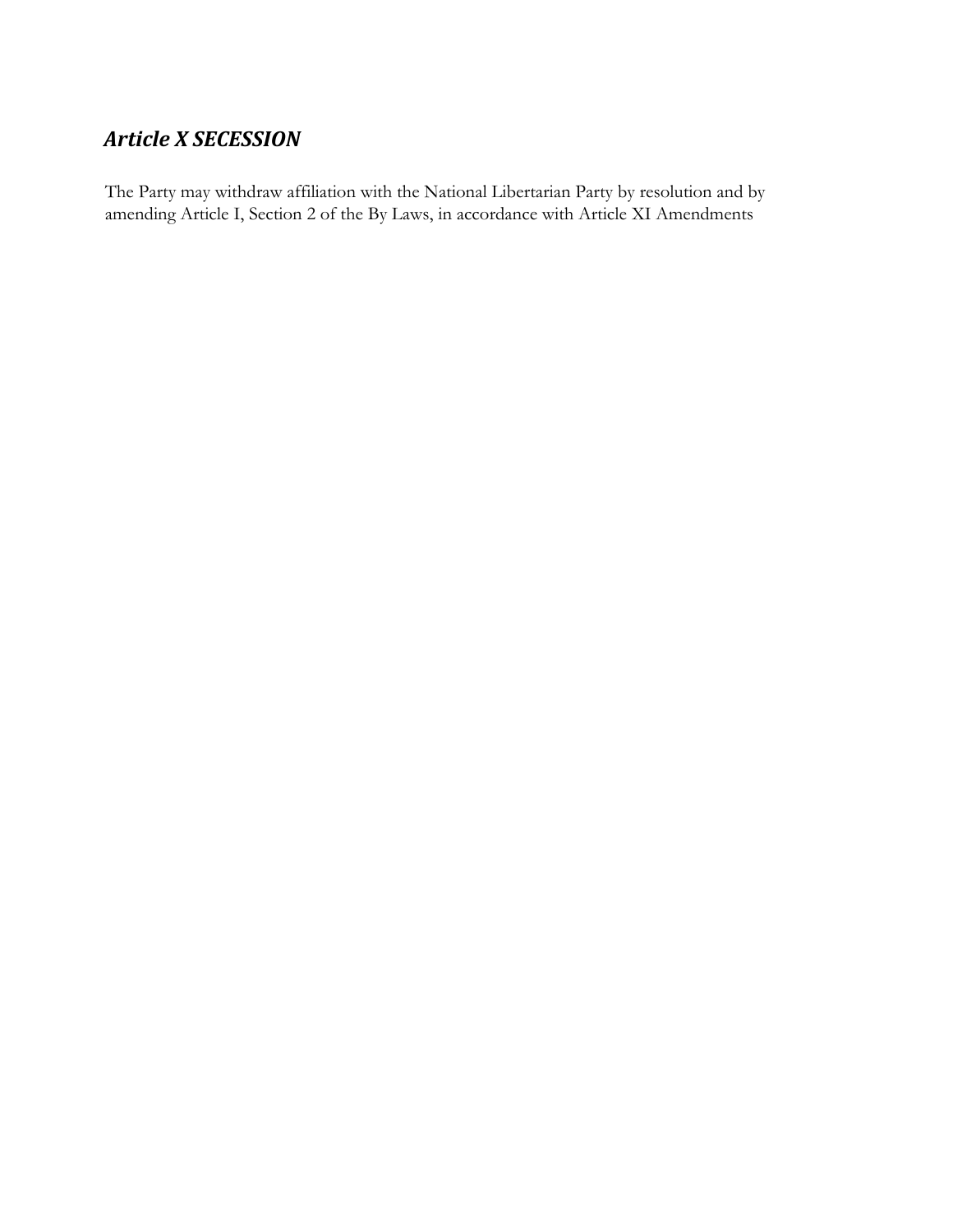# *Article XI DISSOLUTION*

The Party may dissolve itself upon unanimous recommendation of the State Central Committee and a three quarter vote to dissolve at a Convention or Special Party Meeting. In the event of the approval of a dissolution, the State Central Committee shall wind up the affairs of the party and shall distribute all of the assets to other organizations which uphold the principles upon which this Party is formed.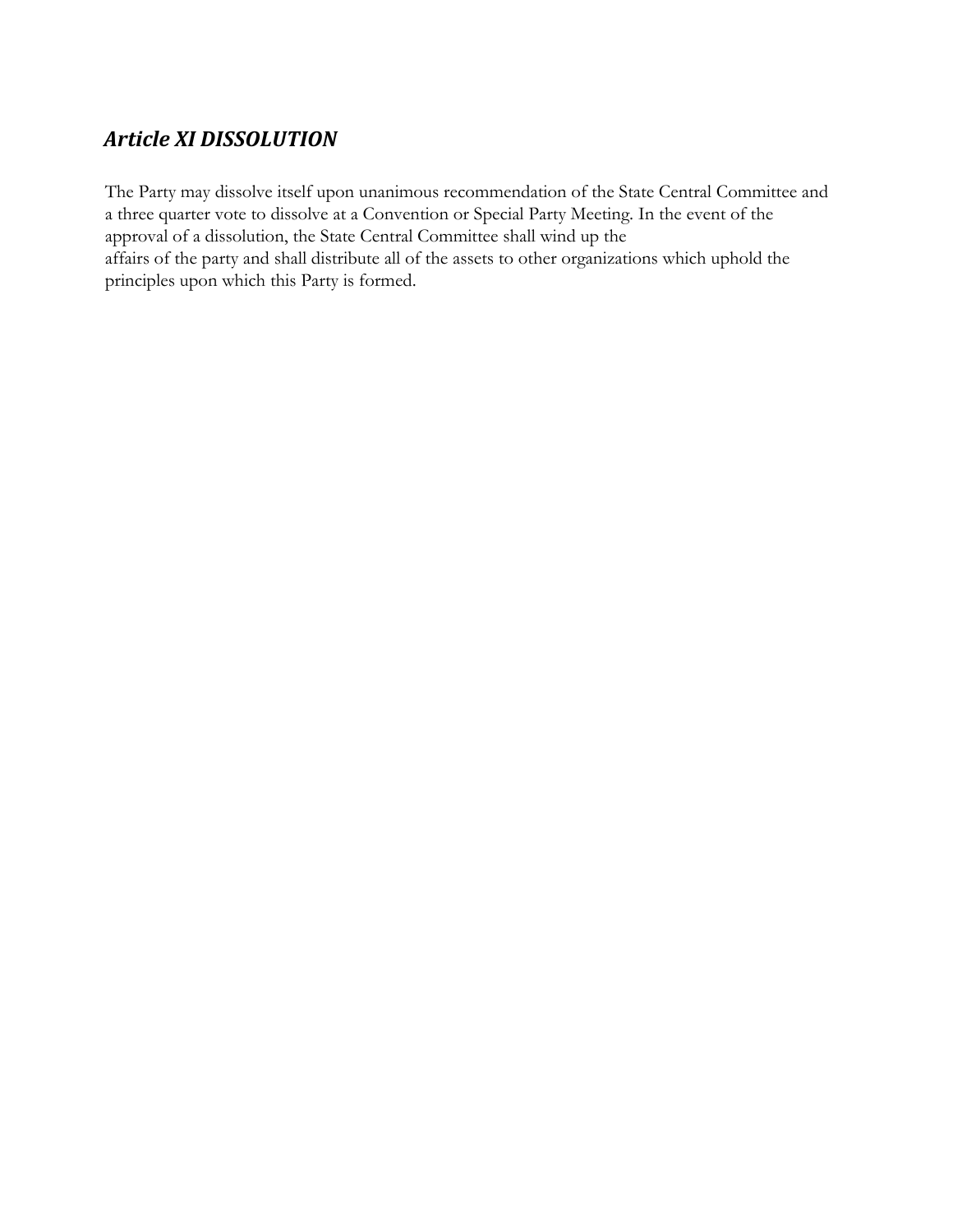# *Article XII AMENDMENTS*

The Bylaws may be amended at a convention by a vote of <sup>%</sup> of the delegates in session upon recommendation by the SCC or a special committee created for the purpose at a previous convention or special meeting, or by a motion from the floor, except that it shall take unanimous consent to change Article I, Section 1, Basic Aims. In the event that the national Libertarian Party should change their "Principles," such change must be ratified by the SCC or the delegates in convention to be effective.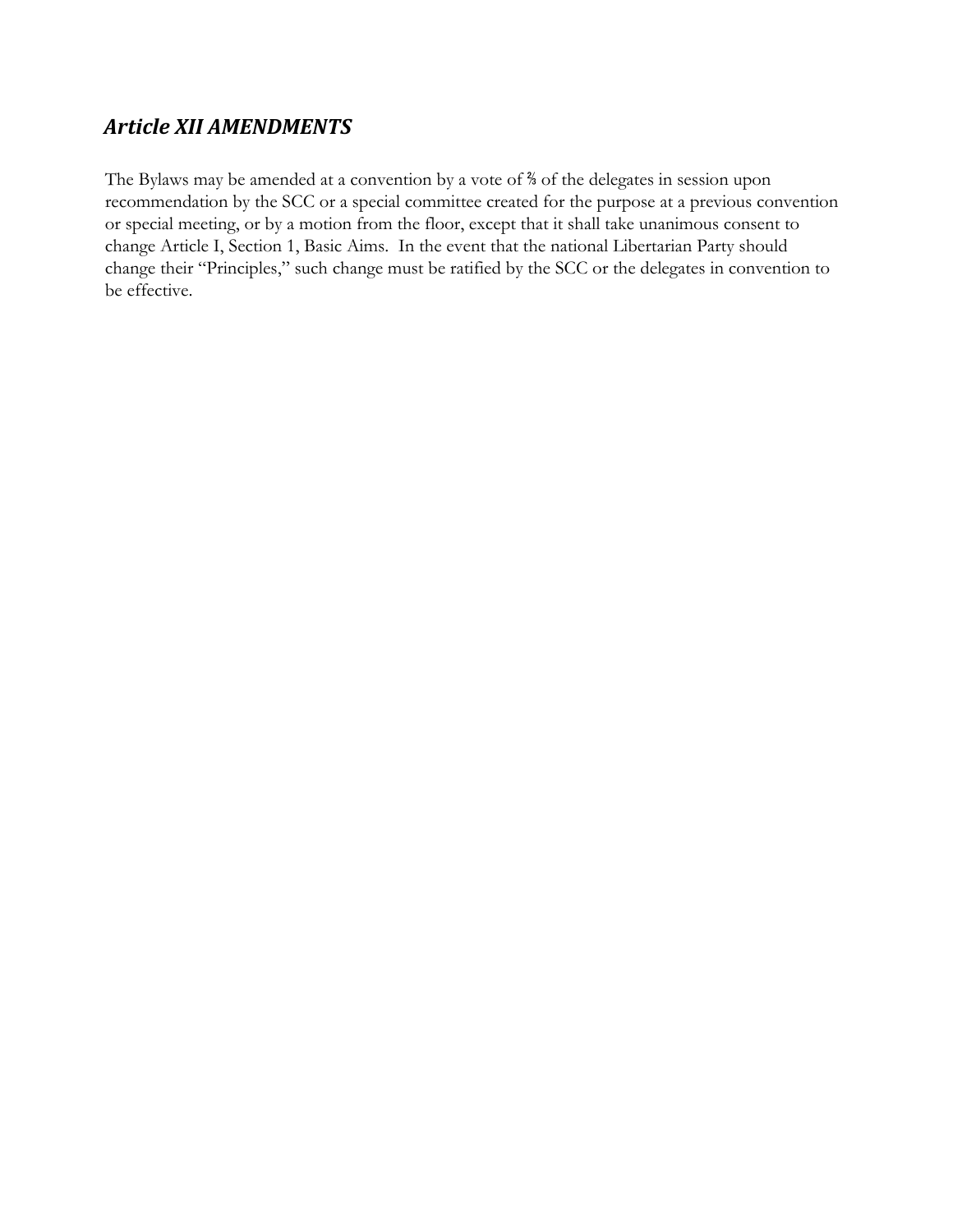# **CONVENTION RULES**

#### **Section 1 Offices**

The incumbent Party Chairman and Secretary shall be chairman and secretary respectively of the Convention.

### **Section 2 Agenda**

The proposed agenda shall be established by the State Central Committee and included in the notification of the convention. It shall consist of at least the following:

- 1. Reading or Distribution of Approved Minutes of Previous Convention
- 2. Treasurer's Report
- 3. Determination of the number of seats on the State Central Committee to be filled.
- 4. Selection of State Central Committee members.
- 5. Selection of Judicial Committee members (2 for a 3 year term plus any vacancies to be filled).

#### **Section 3 Delegates**

Only delegates may vote on convention business. To be a delegate, a person must have been a Regular Member continuously from 30 days prior to the state of the convention until the day the convention finishes. If a person's Regular Membership expires during the convention, then that person will lose their delegate status. A person must further register with the Secretary of the Convention as a delegate, either in advance or at the convention, and must pay any fee as the SCC shall establish.

#### **Section 4 Voting**

Nominations for the State Central Committee and the Judicial Committee shall be from the floor. The election shall be conducted in the following manner:

a. Each delegate may cast a ballot with a vote for either none-of-the-above or one vote per candidate for any number of candidates. Every ballot with a vote for none-of-the-above or one or more candidates is counted as one ballot cast. A vote for none-of-the-above shall be ignored if the ballot also includes a vote for any other candidate. The top candidates receiving a majority vote of the ballots cast, up to the number of seats designated to be filled, shall be elected. Tie votes affecting the outcome shall be decided by lot. In the event that this procedure does not elect sufficient members to fill the number of seats designated to be filled, the candidate receiving the fewest votes, and all elected candidates, shall be removed from consideration and another round of balloting held to fill the remaining seats, until all seats designated to be filled have been elected.

b. Nominations for each candidate may be made by any delegate present on the floor, provided he or she has the candidate's permission. Nominating speeches shall be limited to 5 minutes, split in any